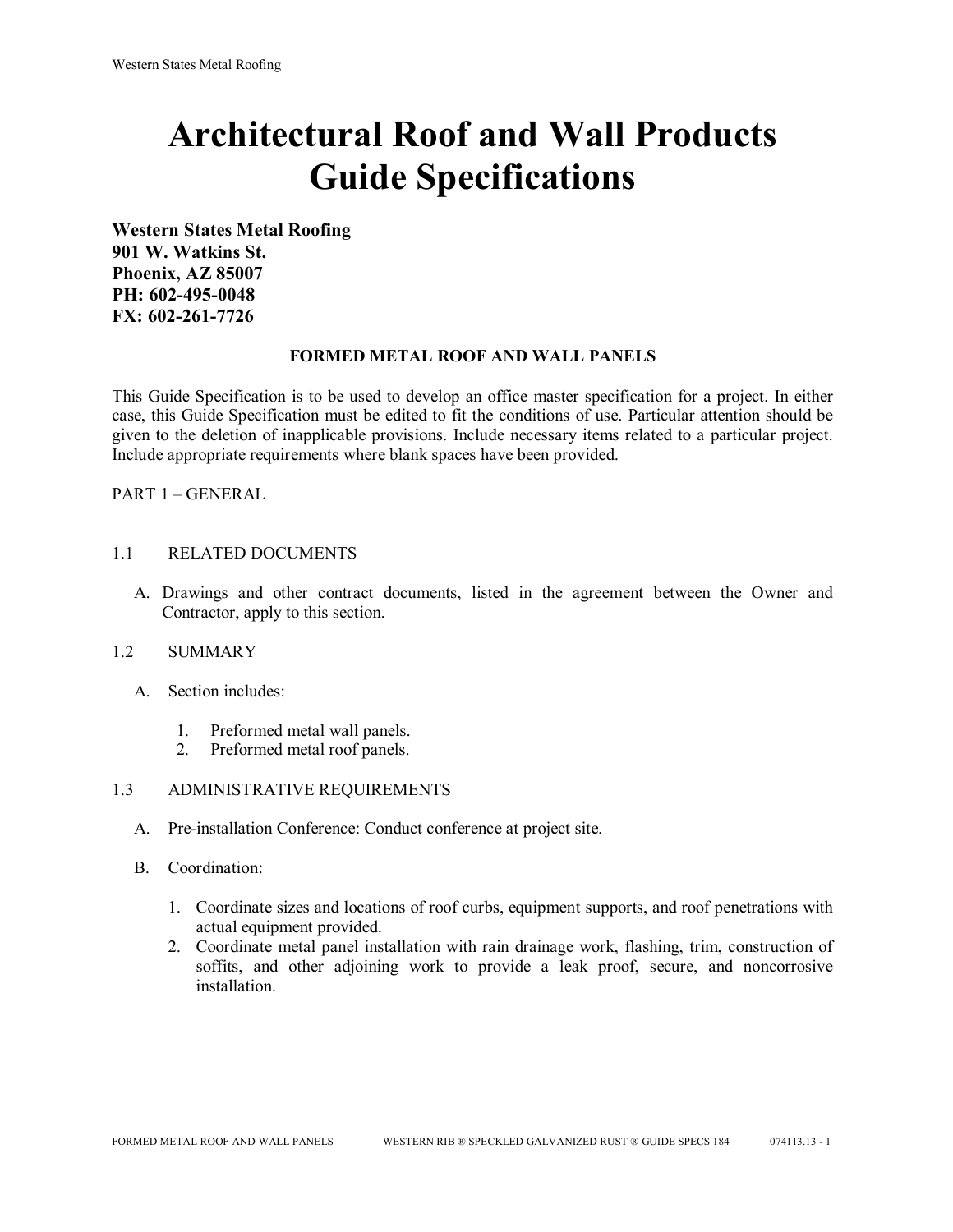#### 1.4 SUBMITTALS

- A. Product Data:
	- 1. Include construction details, material descriptions, dimensions of individual components and profiles and finishes for each type of panel and accessory.
- B. Shop Drawings:
	- 1. Include fabrication and installation layouts of metal panels; details of edge conditions, joints, panel profiles, corners, anchorages, attachment system, trim, flashings, closures, accessories and special details.
	- 2. Accessories: Include details of the flashing, trim, and anchorage systems, at a scale of not less than 1-1/2 inches per 12 inches.
- C. Samples:
	- 1. Metal Panels: 12 inches long by actual panel width. Include fasteners, closures, and other metal panel accessories.
- D. Qualification Data: For Installer.
- E. Product Test Reports: For each product, for tests performed by a qualified testing agency.
- F. Filed quality control reports.
- G. Sample Warranties: For special warranties.
- 1.5 QUALITY ASSURANCE
	- A. Installer Qualifications: An entity that employs installers and supervisors who have a minimum of 3 years' experience in the installation of metal roof / wall panels.
	- B. Mockups: Build mockup; to verify selections made under sample submittals and to demonstrate aesthetic effects and set quality standards for fabrication and installation.
- 1.6 DELIVERY, STORAGE AND HANDLING
	- A. Deliver components, metal panels and other manufactured items so as not to be damaged or deformed. Package metal panels for protection during transportation and handling.
	- B. Store metal panels in a manner to prevent bending, warping, twisting and surface damage.
	- C. Stack metal panels horizontally on platforms or pallets, covered with suitable weather tight and ventilated covering. Store metal panels to ensure dryness with positive slope for drainage of water. Do not store metal panels in contact with other materials that might cause staining, denting or other surface damage.
	- D. Retain strippable protective covering on metal panels during installation.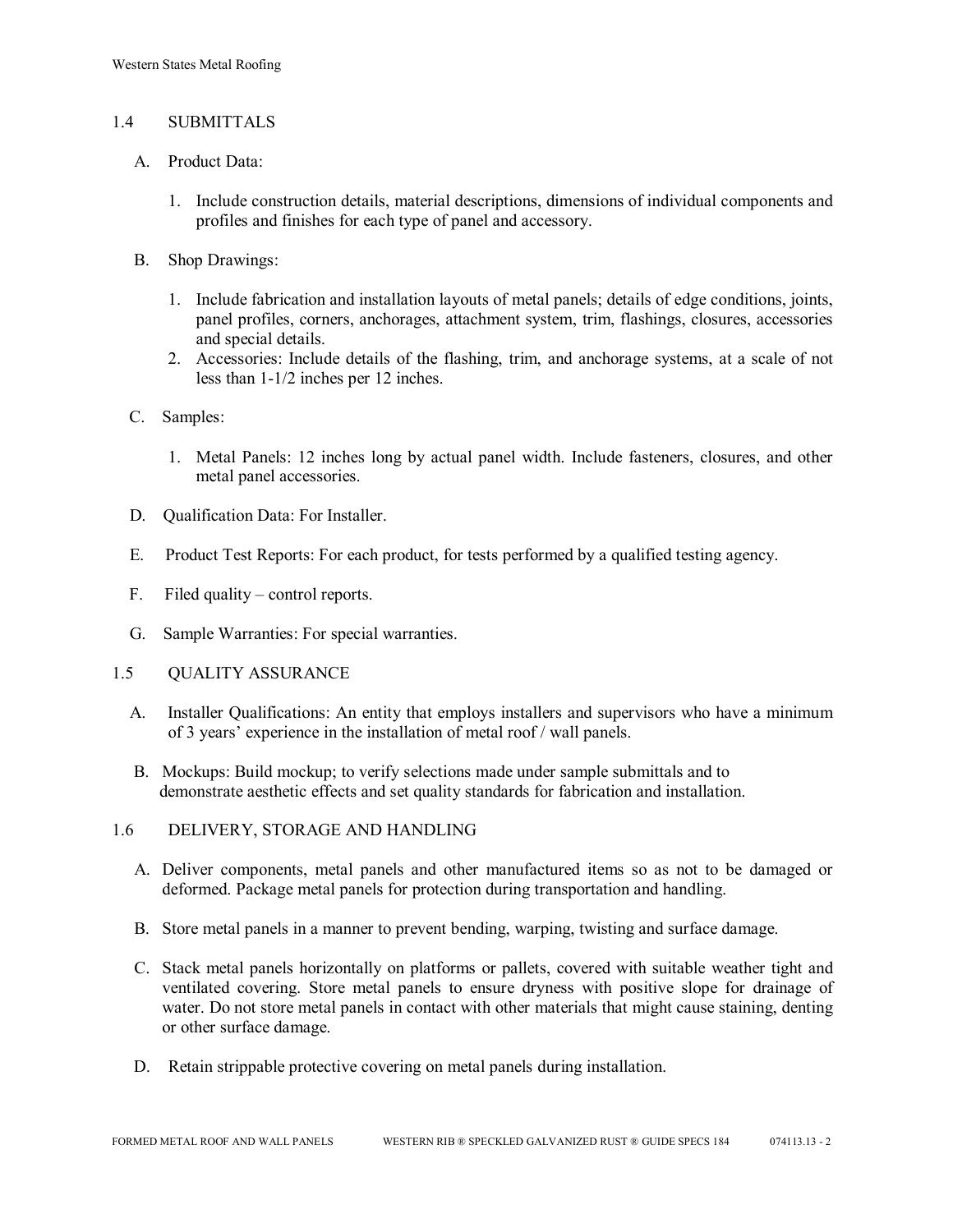## 1.7 FIELD CONDITIONS

A. Weather Limitations: Proceed with installation only when existing and forecasted weather conditions permit assembly of metal panels to be performed according to manufacturers' written instructions and warranty requirements.

## 1.8 WARRANTY

## A. MANUFACTURER'S PRODUCT WARRANTY

1. Manufacturer's standard coating performance warranty, as available for specified installation and environmental conditions. (Contact a WSMR Representative to determine actual warranty criteria)

## B. CONTRACTORS WARRANTY

1. Warrant panels, flashings, sealants, fasteners, and accessories against defective materials and/ or workmanship, to remain watertight and weatherproof with normal usage for two (2) years following Project Substantial Completion date.

## PART 2 – PRODUCTS

#### 2.1 MANUFACTURER

 A. Western States Decking, Inc., DBA - Western States Metal Roofing, 901 W. Watkins St., Phoenix, AZ 85007; Phone: (877) 787-5467; Fax: (602) 261-7726

Email: sales@metalforroofing.com Website: www.metalforroofing.com

B. Substitutions: In accordance with contract documents.

## 2.2 METAL ROOF PANELS

- A. Western Rib ®; Tapered- Rib Profile, Exposed Fastener Metal Panels: metal panel consisting of formed metal sheet with trapezoidal ribs, installed by lapping edges of adjacent panels.
	- 1. Metal Panel Designation: Western Rib ® Panel
	- 2. Metallic- Coated Steel Sheet: Aluminum- zinc alloy- coated steel sheet minimum (Zincalume® or Galvalume®) complying with ASTM A 792/ A 792M, Class AZ50 coating designation; structural quality.
		- a. Nominal Thickness: [24 Gauge]
		- b. Exterior Finish Available In: Cool Tech ® 500 PVDF Paint System
			- i. Speckled Galvanized Rust ®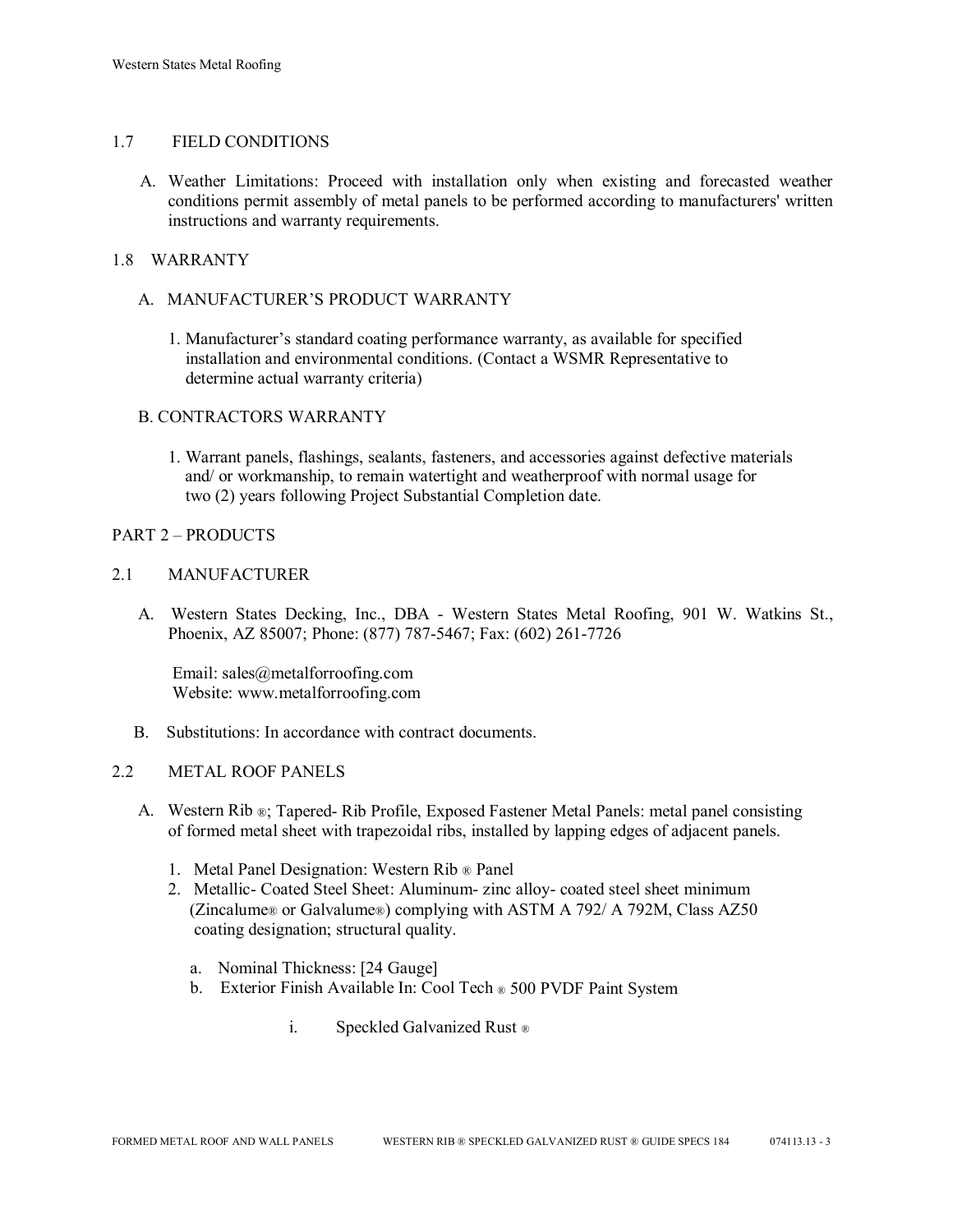- 3. Grade of Steel:
	- a. 24 Gauge Grade 50
- 4. Rib Spacing: 7.2 inches on center
- 5. Panel Coverage: 36 inches
- 6. Panel Height: 1.5 inches

## 2.3 ACCESSORIES

- A. Self-Adhering, High- Temperature Underlayment: Provide self-adhering, cold applied, sheet underlayment, a minimum of 30 mils thick, specifically designed to withstand high metal temperatures beneath metal roofing. Provide primer when recommended by underlayment manufacturer.
	- 1. Thermal Stability: Stable after testing at 220 deg F; ASTM D 1970.
	- 2. Low- Temperature Flexibility: Passes after testing at minus 20 deg F; ASTM D 1970.
- B. Miscellaneous Metal Sub framing and Furring: ASTM C 645; cold formed, metallic- coated steel sheet, ASTM A 653/ A 653M, G90 coating designation or ASTM A 792/ A 792M, Class AZ55 aluminum- zinc alloy coating designation unless otherwise indicated. Provide manufacture's standard sections as required for support and alignment of metal panel system.
- C. Panel accessories: Provide components required for a complete, weather tight panel system including trim, clips, flashings, sealants, gaskets, fillers, closure strips, and similar items. Match material and finish of metal panels unless otherwise indicated.
	- 1. Closures: Provide closures at eaves and ridges, fabricated of same metal as metal panels.
	- 2. Backing Plates; Provide metal backing plates at panel end splices, fabricated from material recommended by manufacturer.
	- 3. Closure Strips: Closed-cell, expanded, cellular, rubber or cross linked, polyolefin-foam or closed-cell laminated polyethylene; minimum I -inch-thick, flexible closure strips; cut or pre-molded to match metal panel profile. Provide closure strips where indicated or necessary to ensure weather tight construction.
- D. Flashing and Trim: Provide flashing and trim formed from same material as metal panels as required to seal against weather and to provide finished appearance. Finish flashing and trim with same finish systems adjacent metal panels.
- E. Panel Fasteners: Self-tapping screws designed to withstand design loads. Provide EPDM or PVC sealing washers for exposed fasteners.
- F. Panel Sealants: Provide sealant type recommended by manufacturers that are compatible with panel materials, are non-staining and do not damage panel finish.
- G. Metal Protection: When dissimilar metals contact each other or corrosive substrates, protect against galvanic.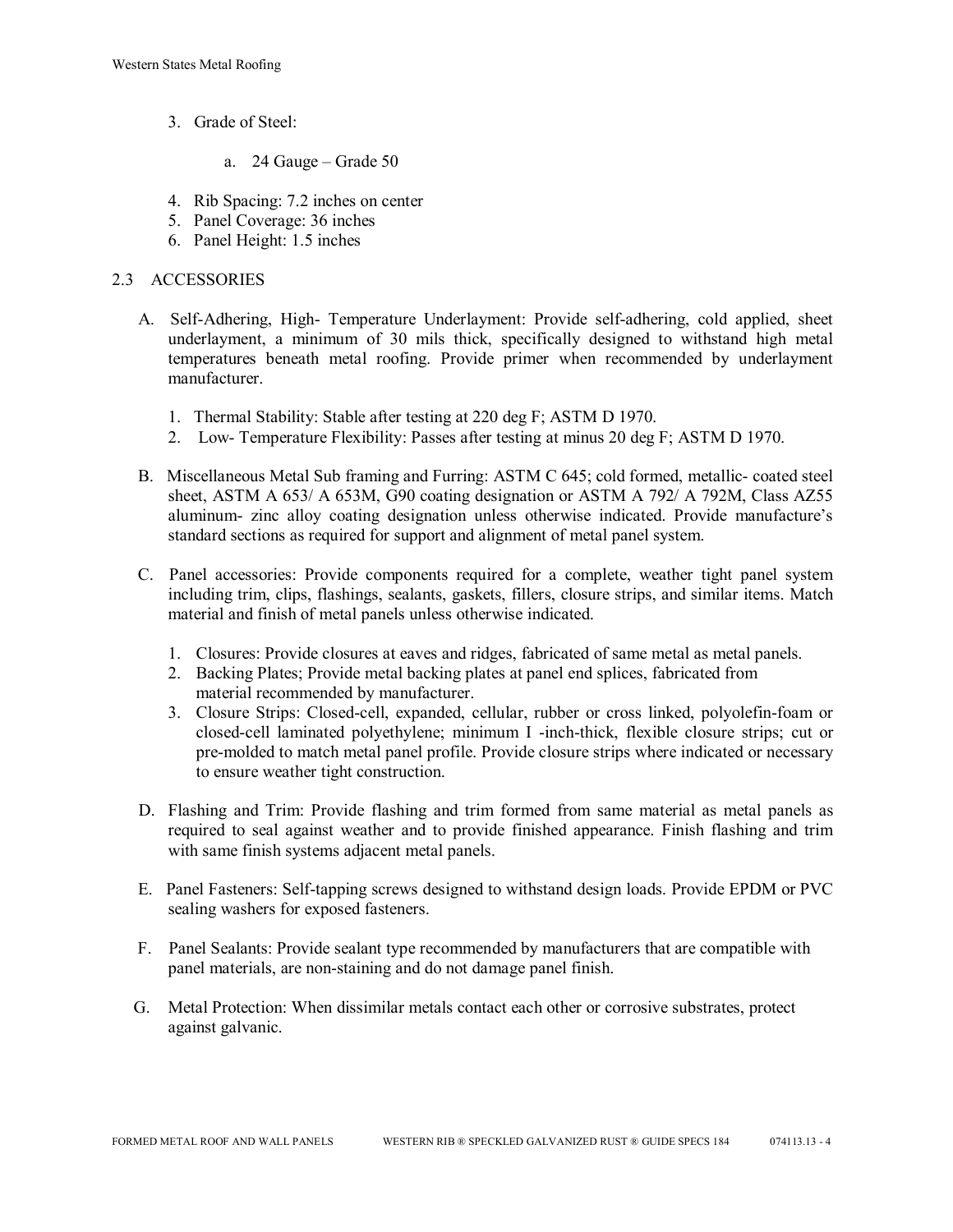## 2.4 FABRICATION

- A. General: Fabricate and finish metal panels and accessories at the factory, by manufacturers Standard procedures and processes, as necessary to fulfill indicated performance requirements demonstrated by laboratory testing. Comply with indicated profiles and with dimensional and structural requirements.
- B. Provide panel profile, including major ribs and intermediate stiffening ribs, if any, for full length of panel.
- C. Sheet Metal Flashing and Trim: Fabricate flashing and trim to comply with manufacturer's recommendations and recommendation in SMACNA's "Architectural Sheet Metal Manual" that apply to design, dimensions, metal, and other characteristics of item indicated.

## 2.5 FINISHES

- A. Protect mechanical and painted finishes on exposed surfaces from damage by applying a strippable, temporary protective covering before shipping.
- B. Appearance of Finished Work: Variations in appearance of abutting or adjacent pieces are acceptable if they are within one- half of the range of approved Samples. Noticeable variations in same piece are unacceptable. Variations in appearance of other components are acceptable if they are within the range of approved Samples and are assembled or installed to minimize contrast.
- C. Steel Panels Finish:
	- 1. Exterior Finish: Valspar Fluropon® Polyvinylidine Fluoride, full 70 percent Kynar ® / Hylar  $\infty$  5000, consisting of a baked- on 0.2 – 0.3 mil corrosion primer and a baked on 0.70 – 0.80 mil base coat and a baked on  $0.30 - 0.50$  mil print coat with a specular gloss of  $8 - 15$  when tested in accordance with ASTM D523 at 60 degrees.
	- 2. Interior Finish: Standard Polyester backer finish consisting of  $0.15 0.25$  primer coat and a  $0.30 - 0.40$  mil wash coat with a minimum total dry film thickness of  $0.45 - 0.65$  mil.

## PART 3- EXECUTION

## 3.1 EXAMINATION

- A. Examine substrates, area, and conditions, with installer present, for compliance with requirements for installation tolerances, metal panel supports, and other conditions affecting performance of the work.
	- 1. Examine primary and secondary roof framing to verify that rafters, purlins, angles, channels, and other structural panel support members and anchorages have been installed within alignment tolerances required by metal roof panel manufacturer.
	- 2. Examine solid roof sheathing to verify that sheathing joints are supported by framing or blocking and that installation is within flatness tolerances required by metal roof panel manufacture.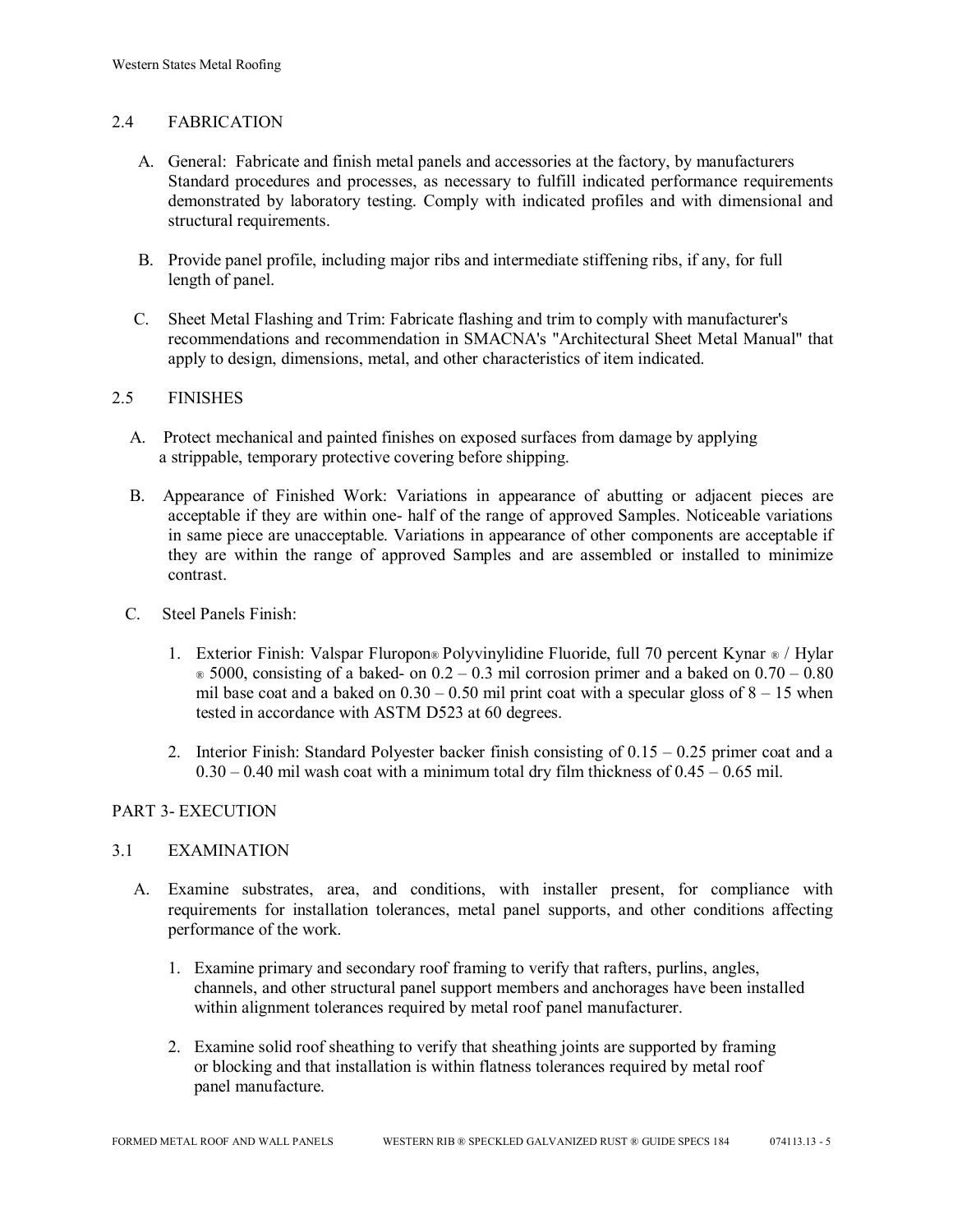- a. Verify that air or water-resistive barriers have been installed over sheathing or backing substrate to prevent air infiltration or water penetration.
- B. Examine roughing-in for components and systems penetrating metal panels to verify actual locations of penetrations relative to seam locations of metal panels before installation.
- C. Proceed with installation only after unsatisfactory conditions have been corrected.

## 3.2 PREPARATION

 A. Miscellaneous Supports: Install sub framing, furring and other miscellaneous panel support members and anchorage according to ASTM C 754 and metal panel manufacturer's written recommendations.

## 3.3 UNDERLAYMENT INSTALLATION

- A. Self- Adhering Sheet Underlayment: Apply primer if required by manufacturer. Comply with temperature restrictions of underlayment manufacturer for installation. Apply at locations indicated on Drawings, wrinkle free, in shingle fashion to shed water, and with end laps of not less than 6 inches staggered 24 inches between courses. Overlap side edges not less than 3- ½ inches. Roll laps with roller. Cover underlayment within 14 days.
- B. Felt Underlayment: Apply at locations indicated [below] [on drawings], in shingle fashion to shed water. And with lapped joints of not less than 2 inches.
	- 1. Apply over the entire roof surface.
	- 2. Apply on roof not covered by self- adhering sheet underlayment. Lap over edges of self adhering sheet underlayment not less than 3 inches, in shingle fashion to shed water.
- C. Slip Sheet: Apply slip sheet over underlayment before installing metal roof panels.
- D. Flashings: Install flashings to cover underlayment to comply with requirements specified in Section 076200 "Sheet Metal Flashing and Trim."

#### 3.4 METAL PANEL INSTALLATION

- A. General: Install metal panels according to manufacturer's written instructions in orientation, sizes, and locations indicated. Install panels perpendicular to supports unless otherwise indicated. Anchor metal panels and other components of the work securely in place, with provisions for thermal and structural movement.
	- 1. Shim or otherwise plumb substrates receiving metal panels.
	- 2. Flash and seal metal panels at perimeter of all openings. Fasten with self-tapping screws. do not begin installation until air or water- resistive barriers and flashings that are concealed by metal panels are installed.
	- 3. Install screw fasteners in predrilled holes.
	- 4. Locate and space fastenings in uniform vertical and horizontal alignment.
	- 5. Install flashing and trim as metal panel work proceeds.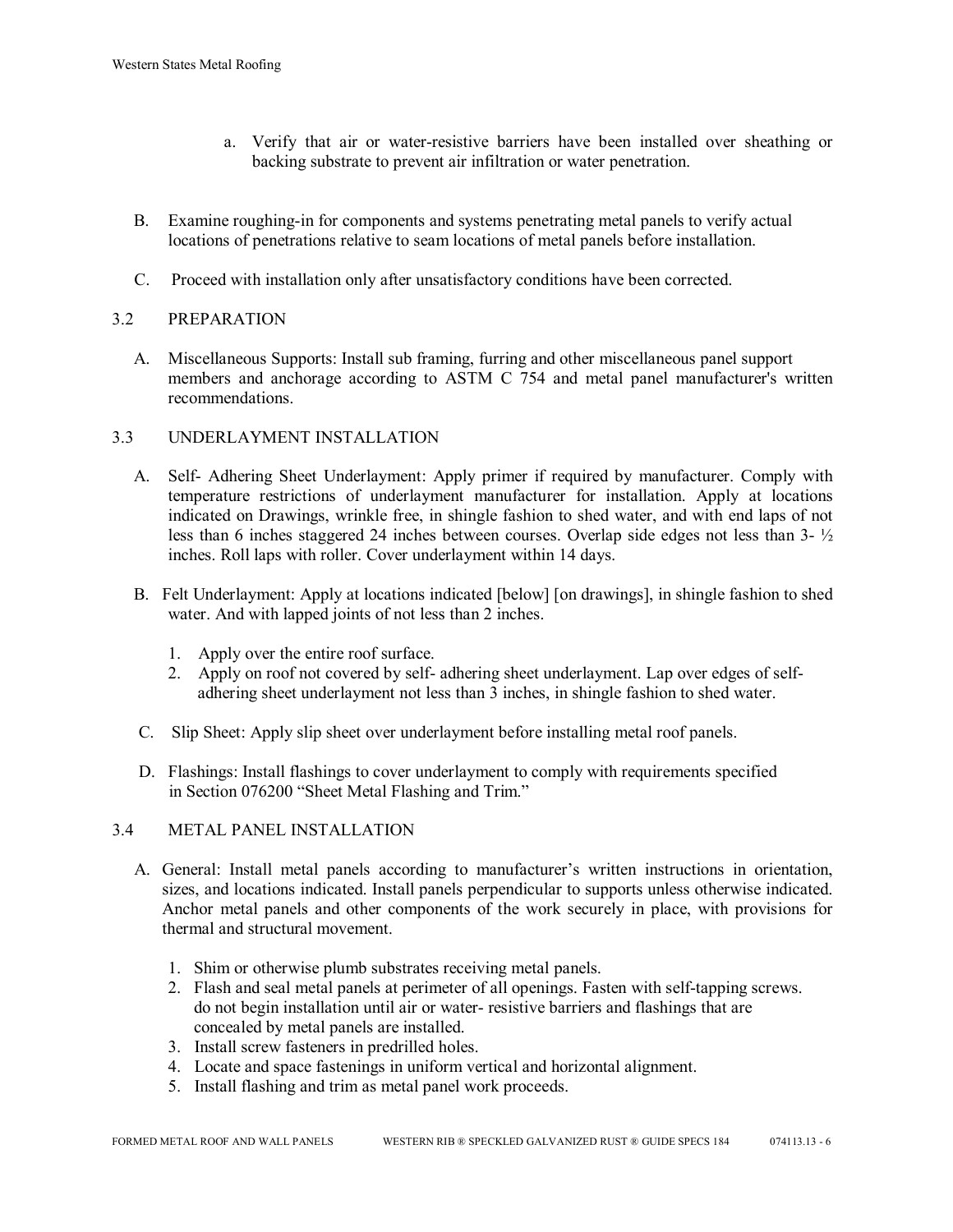- 6. Locate panel splices over, but not attached to, structural supports. Stagger panel splices and end laps to avoid a four – panel lap splice condition.
- 7. Align bottoms of metal panels and fasten with blind rivets, bolts, or self- tapping screws. Fasten flashings and trim around openings and similar elements with self-tapping screws.
- 8. Provide weather tight escutcheons for pipe—and conduit- penetrating panels.

## B. Fasteners:

- 1. Steel Panels: Use galvanized steel fasteners.
- C. Metal Protection: When dissimilar metals contact each other or corrosive substrates, protect against galvanic action.
- D. Lap-Seam Metal Panels: Fasten metal panels to supports with fasteners at each lapped joint at location and spacing recommended by manufacturer.
	- 1. Lap ribbed or fluted sheets one full rib. Apply panels and associated items true to line for neat and weather tight enclosure.
	- 2. Provide metal backed washers under heads of exposed fasteners bearing on weather side of metal panels.
	- 3. Locate and space exposed fasteners in uniform vertical and horizontal alignment. Use proper tools to obtain controlled uniform compression for positive seal without rupture of washer.
	- 4. Install screw fasteners with power tools having controlled torque adjusted to compress Washer tightly without damage to washer, screw threads or panels. Install screws in predrilled holes.
	- 5. Flash and seal pans with weather closures at perimeter of all openings.
- E. Accessory Installation: install accessories with positive anchorage to building and weather tight Mounting, and provide for thermal expansion. Coordinate installation with flashings and other components.
	- 1. Install components, required for a complete metal panel system including trim, copings, corners, seam covers, flashings, sealants, gaskets, fillers, closure strips and similar items. Provide types indicated by metal wall panel manufacturer; or, if not indicated, provide types recommended by metal panel manufacturer.
- F. Flashing and Trim: Comply with performance requirements manufacturer's written installation instructions, and SMACNA's "Architectural Sheet Metal Manual." Provide concealed fasteners where possible, and set units true to line and level. Install work with laps, joints and seams that are permanently watertight.
	- 1. Install exposed flashing and trim that is without buckling and tool marks, and that is true to line and levels indicated, with exposed edges folded back to form hems. Install sheet metal flashing and trim to fit substrates and achieve waterproof performance.
	- 2. Expansion Provisions: Provide for thermal expansion of exposed flashing and trim. Space movement joint at a maximum of 10 feet with no joints allowed within 24 inches of corner or intersection. Where lapped expansion provisions cannot be used or would not be sufficiently waterproof, form expansion joints of intermeshing hooked flanges, not less than 1 inch deep, filled with mastic sealant (concealed within joints).